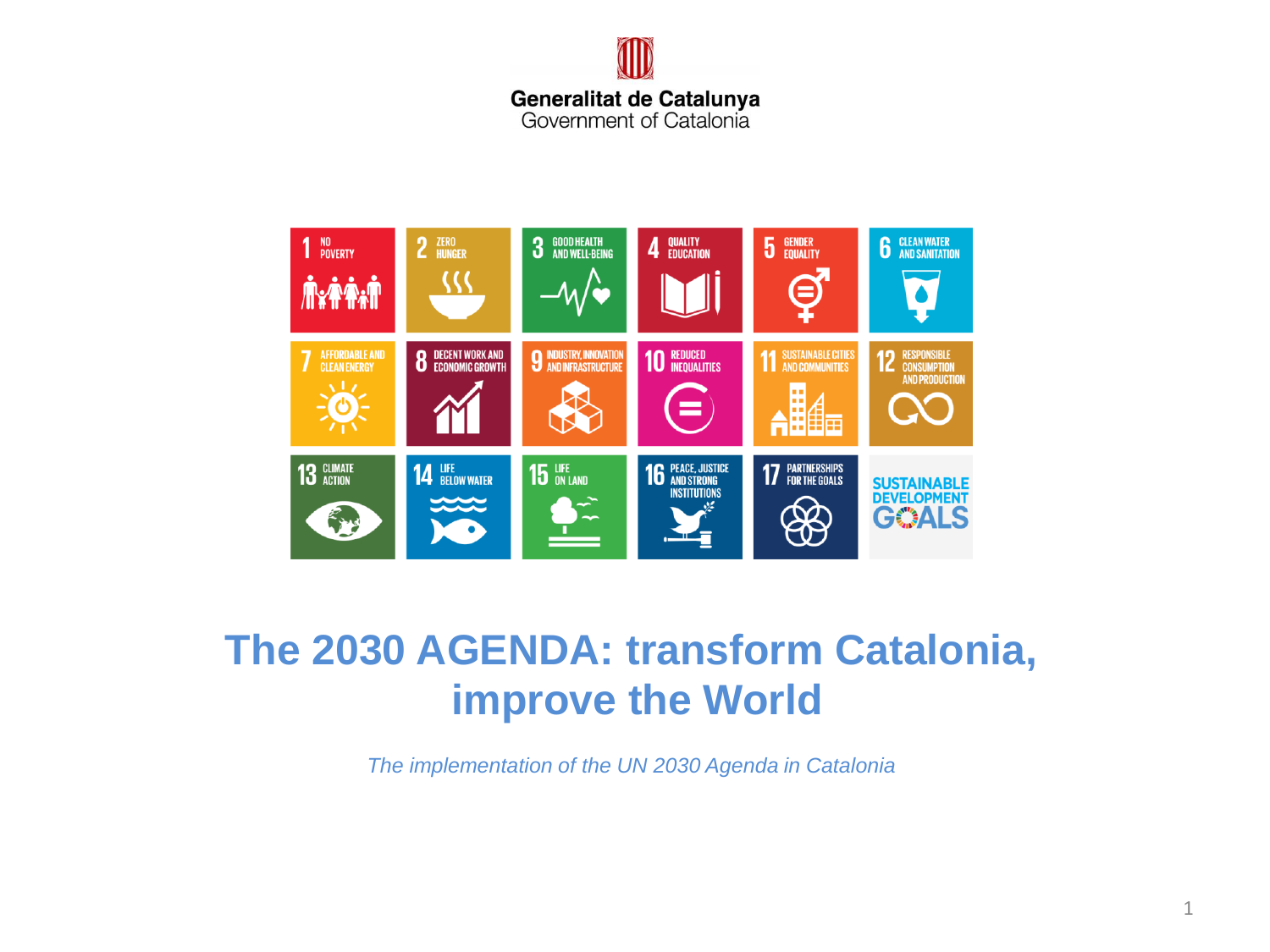

## **Contents**

- 1. Catalonia's commitment towards the 2030 Agenda
- 2. Localizing SDGs: an overall strategy for the 2030 Agenda implementation
- 3. Breaking silos for a successful 2030 Agenda implementation
- 4. The dissemination of the 2030 Agenda
- 5. Next steps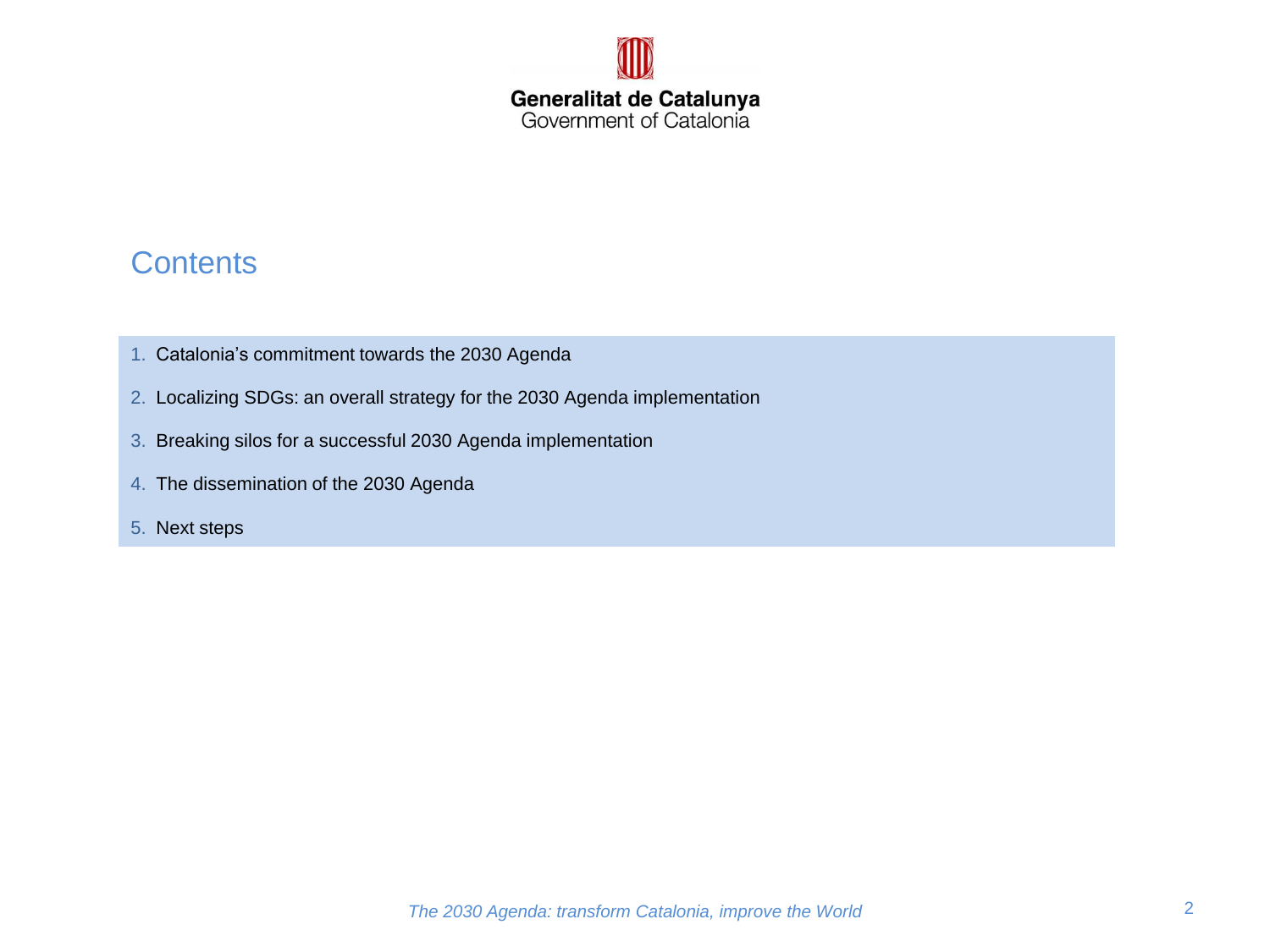

## 1. Catalonia's commitment towards the 2030 Agenda

#### **1.1. The 2030 Agenda for Sustainable Development**

Concern for the welfare of people and the need for a high-quality environment have been a key part of the international policy agenda since the formation of the United Nations. Many wide-reaching initiatives have been developed over recent decades to meet these challenges.

One of the most significant was the approval in 2000 of the **Millennium Declaration** to eradicate extreme poverty around the world. The United Nations identified 8 major goals for 2015, the Millennium Development Goals (MDGs), aimed at helping the most disadvantaged countries to develop. This was the first United Nations global agenda to set quantified targets for a specific date, which were pursued during the first years of the twenty-first century, with mixed results.

In 2012 the process of reviewing the MDGs and preparing a new agenda began. In the same year, the Rio Summit on Sustainable Development, held on the twentieth anniversary of the historic Earth Summit, approved the document *The future we want*, establishing global social and environmental priorities.

Although these two processes began in parallel, they were brought together and merged into a single proposal which was extensively discussed at international level with the broad participation of all involved in the processes of the United Nations. The result was the Sustainable Development Goals, which were formally adopted by the United Nations General Assembly in September 2015 with the approval of the document *Transforming our world: The 2030 Agenda for Sustainable Development*.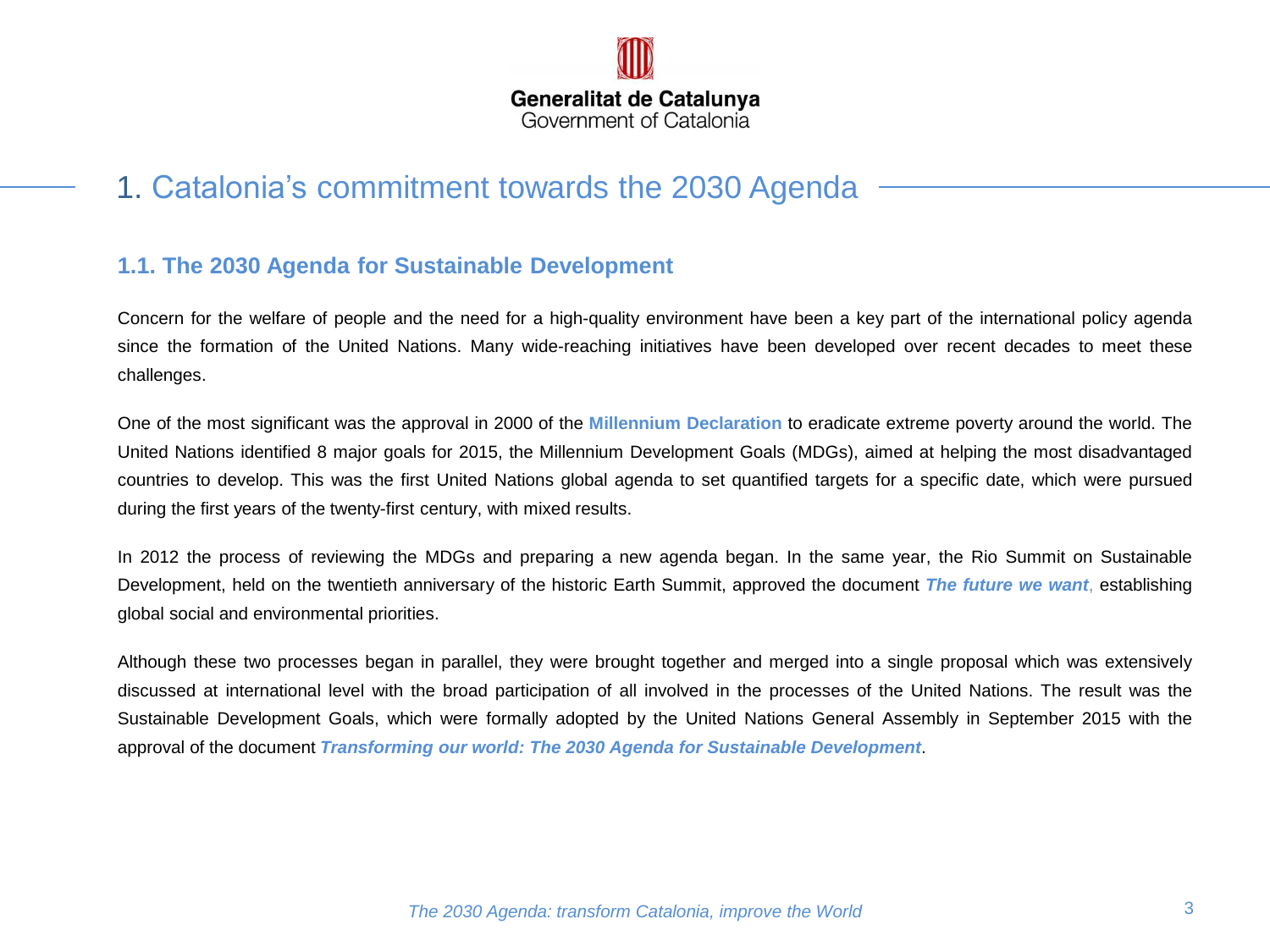

## 1. Catalonia's commitment towards the 2030 Agenda

#### **1.2. The Sustainable Development Goals**

The document *Transforming our world: the 2030 Agenda for Sustainable Development* contains **17 Sustainable Development Goals (SDGs)** and 169 specific targets to be met by 2030 and sets out the international development agenda for the next fifteen years.

The new agenda for sustainable development is based on five fundamental ideas:

- A sense of the urgent need to achieve the SDGs, i.e. to tackle the challenges and threats facing the sustainability of our planet.
- The SDGs and associated targets' potential for bringing about a change to our current approach to the sustainability of the planet.
- The global and universal nature of the SDGs and the targets associated with each of them, which must be applicable to every country, albeit taking their current situation as the starting point.
- The indivisible nature of the SDGs and the targets associated with each of them, which must be met as a whole, taking an integrated approach so that no target is ignored.
- Balancing all the aspects of sustainability (economic, social and environmental) so that no one aspect is prioritised over the others.

The SDGs tackle five areas of critical importance (the so-called 5 Ps): **planet**, **prosperity**, **people**, **peace, and partnership**, covering areas such as poverty, inequality, food security, health, sustainable consumption and production, growth, jobs, infrastructures, the sustainable management of natural resources, the oceans and climate change, as well as gender equality, peace, social inclusion, access to justice and responsible institutions. These are crucial issues at the international level but also at the national and local levels.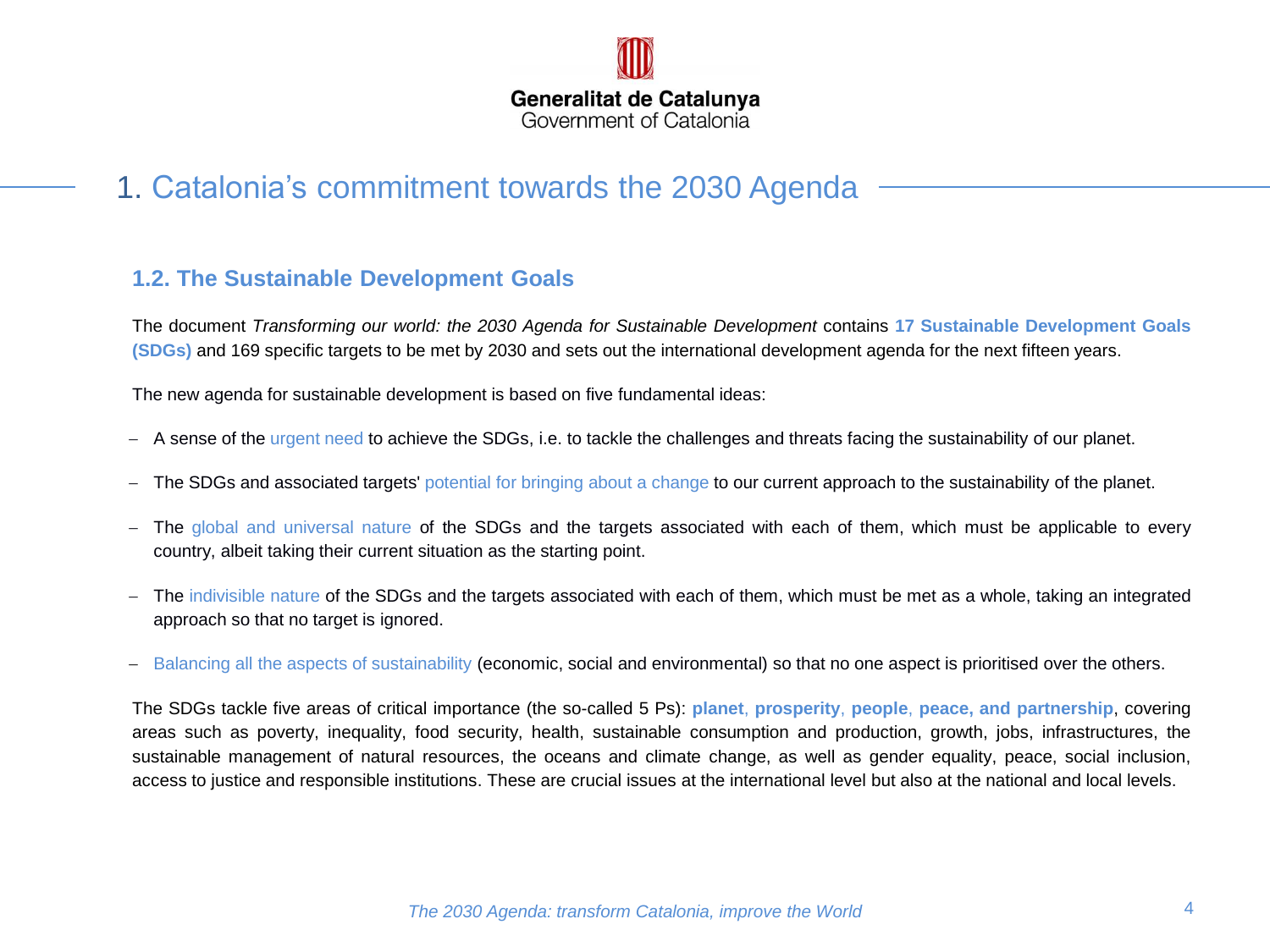

## 1. Catalonia's commitment towards the 2030 Agenda

#### **1.3. The commitment of the Catalan Government**

The declaration signed in New York in September 2015 encourages all the member states of the United Nations General Assembly to draw up, as soon as possible, ambitious national responses on the application of the Agenda. Effectively, to promote the application of the 2030 Agenda in their own countries.

The Government of Catalonia, via the Government Plan for the XI legislature, approved in April 2016, pledged to:

- Preparing a National Sustainable Development Goals Plan to ensure that 2030 Agenda is implemented in Catalonia.
- Developing an integrated system of targets and indicators related to the United Nations' Sustainable Development Goals as they apply to Catalonia.

The strategy involves all departments and is coordinated by the Department of Transparency and Foreign and Institutional Relations and Affairs through: the Advisory Council for Sustainable Development, the Directorate-General for Multilateral and European Affairs, the Directorate-General for Development Cooperation and its Technical Office.

A first draft of the strategy was delivered on  $7<sup>th</sup>$  July 2017.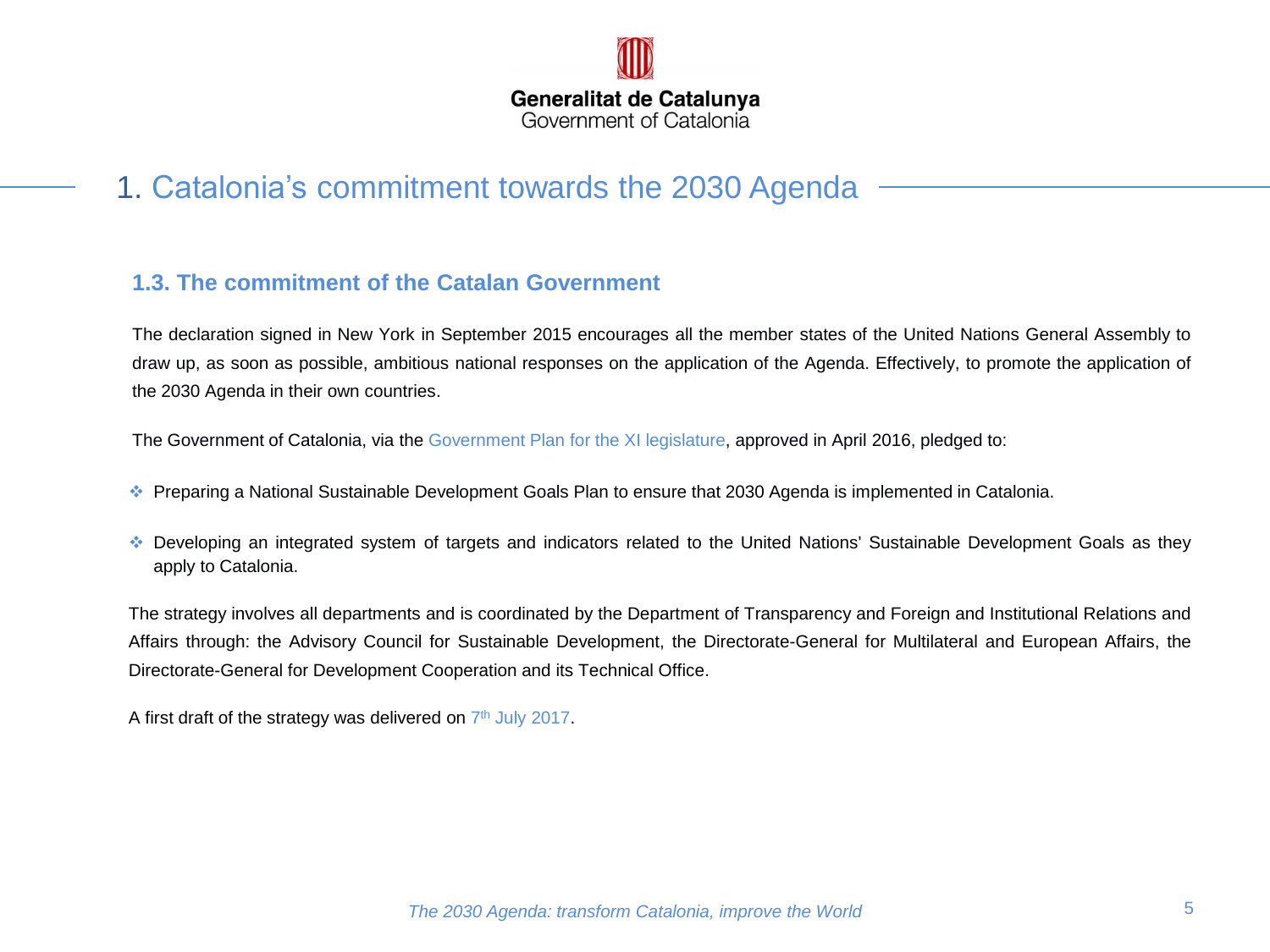

## 2. Localizing SDGs: an overall strategy for 2030 Agenda implementation

#### **2.1. An expert report on localizing SDGS in Catalonia**

In September 2016 the Advisory Council for Sustainable Development (CADS) launched the report 'The 2030 Agenda: Transform Catalonia, Improve the World', which identifies key elements for localizing the SDGs in Catalonia. It was approved by the Members of the CADS in a plenary session held on 27 September 2016, the first anniversary of the approval of the 2030 Agenda by the United Nations.

This report is not intended to represent a Government Plan for the application of the 2030 Agenda, but rather to identify the challenges contained in each SDG so that the Government can prepare a plan.

| Generalist de Catalunya<br>Consell Assessor<br>per al Desenvolupament Sostenible |                                |    |                      |
|----------------------------------------------------------------------------------|--------------------------------|----|----------------------|
|                                                                                  |                                |    | <b>REPORT 3/2016</b> |
| THE 2030 AGENDA: TRANSFORM<br><b>CATALONIA, IMPROVE THE WORLD</b>                |                                |    |                      |
| Ma                                                                               |                                |    |                      |
|                                                                                  |                                | 10 |                      |
|                                                                                  |                                | G  | <b>OR SCTUS</b>      |
| THE CHALLENGES FOR MEETING SUSTAINABLE                                           | DEVELOPMENT GOALS IN CATALONIA |    |                      |
|                                                                                  |                                |    |                      |
|                                                                                  |                                |    |                      |
|                                                                                  |                                |    |                      |
|                                                                                  | Barcelona, 27 September 2016   |    |                      |

Concretely, the report:

- Includes a preliminary International and European diagnosis for every SDG.
- Contains a target-by-target Catalan diagnosis.
- Identifies the overall challenges that need to be addressed in Catalonia for every SDG (except SDG 17 given its instrumental nature).

The report was elaborated by the members of the council with the contribution of more than 60 external experts and stakeholders.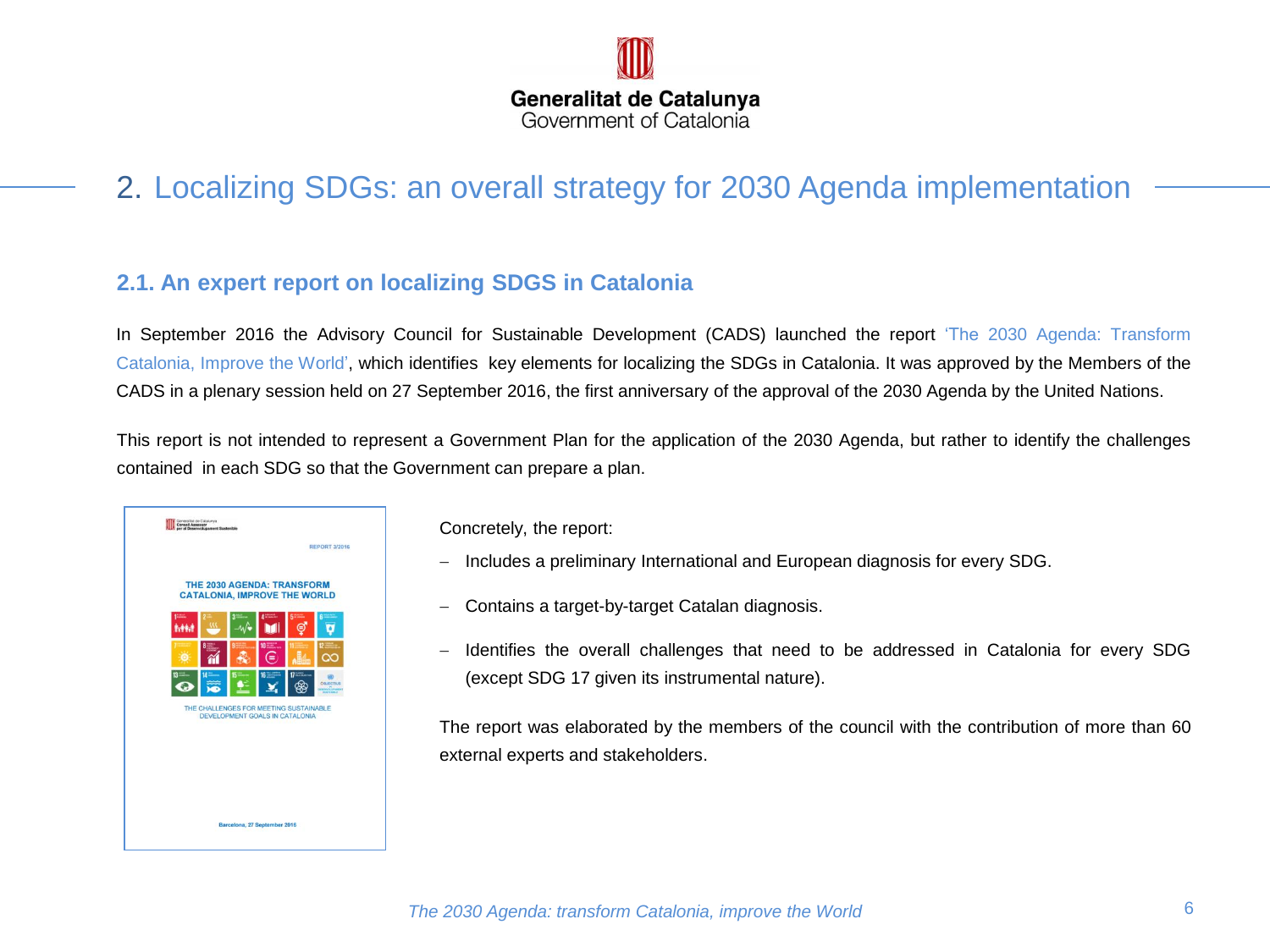

## 2. Localizing SDGs: an overall strategy for 2030 Agenda implementation

### **2.2. An overall strategy to integrate the UN 2030 Agenda and Catalan public policies**

On 14th February 2017, the Government officially decided to design an overall strategy for the implementation of the 2030 Agenda in Catalonia.

It makes an alignment between the 2030 Agenda targets and all public policies in Catalonia.

. targets in Catalonia (to take place inside and outside Catalonia). The strategy contains **over 750 commitments** to implement the UN Agenda

- **71 %** are included in the existing regulation and planning, so they are reachable by 2030.
- **25 %** are included in the forthcoming regulation and planning, so we are working to achieve them.
- **4 %** are not included in the existing and forthcoming regulation and planning, so they are political commitments with the will to achieve them by 2030.

It sets deadlines and specifies the departments in charge for each commitment.

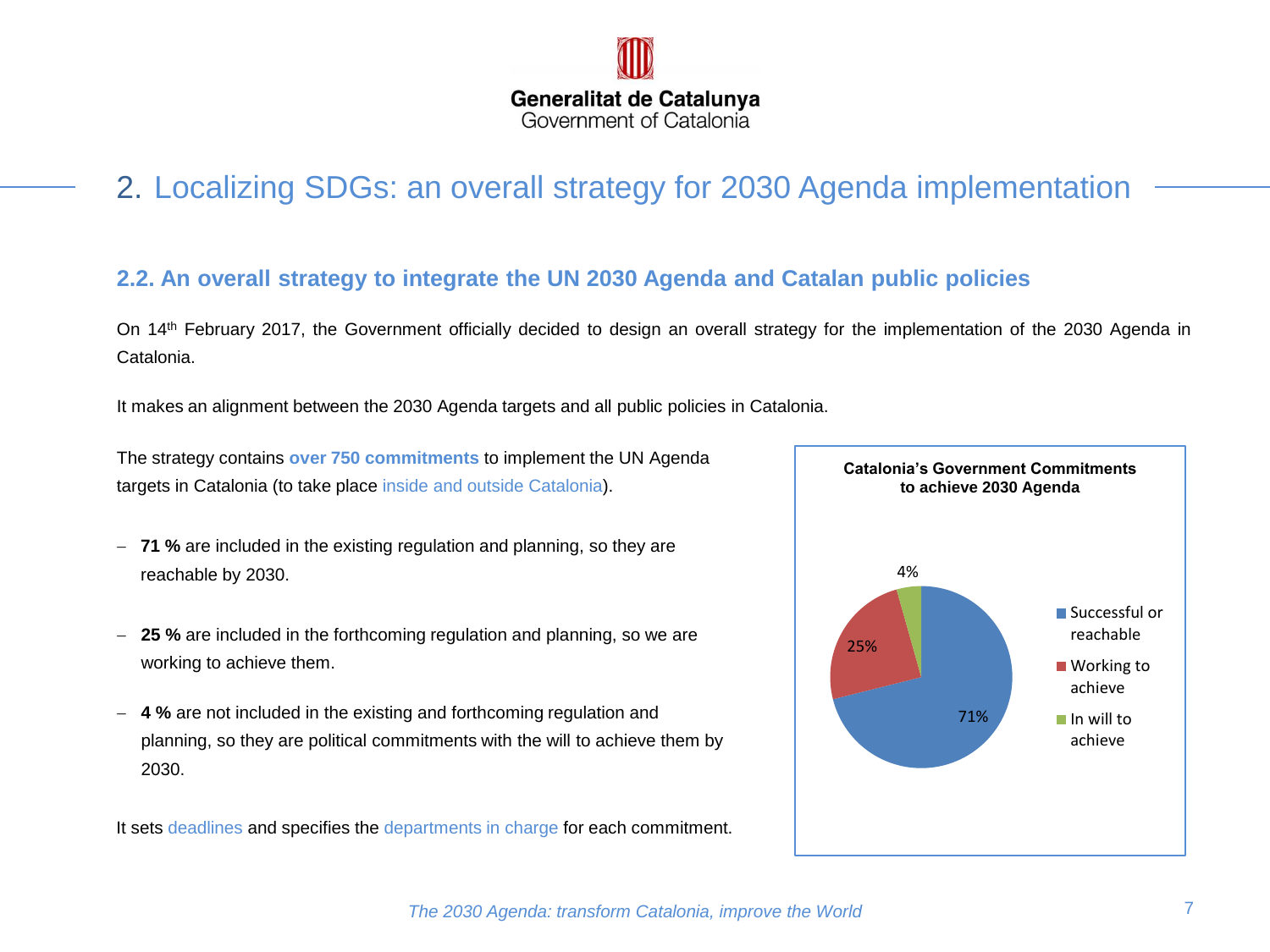

2. Localizing SDGs: an overall strategy for 2030 Agenda implementation

## **2.3. Examples of some commitments included in the 2030 Agenda implementation strategy**





2 ZERO

- Development of 3 laws:
- Climate Change (approved)
- Food Waste
- Agriculture Land



Increasing efficiency in the use of natural resources



Catalan Law on universal access to public health



A new maritime program, based on an innovative governance system and a strong scientific basis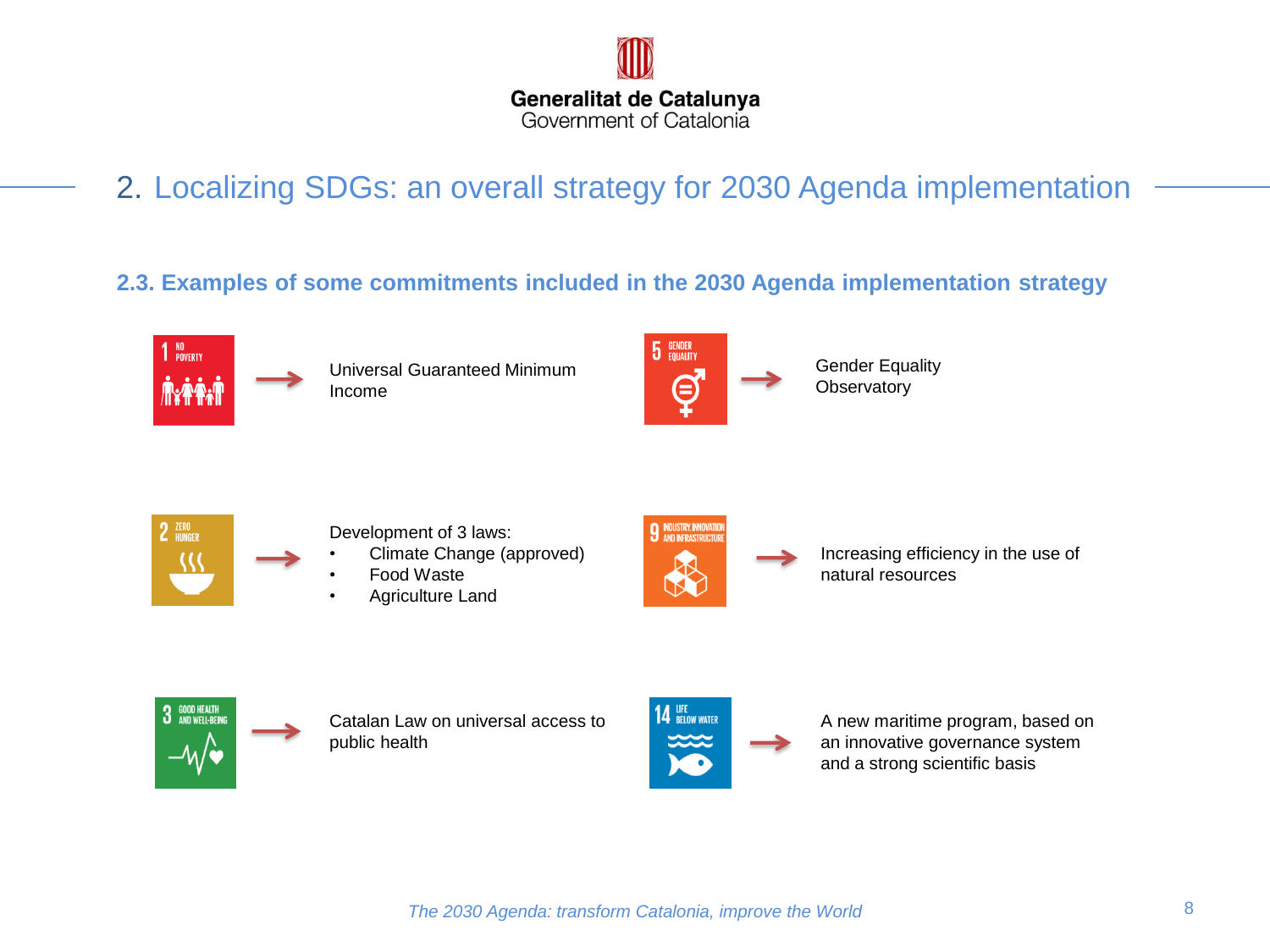

## 3. Breaking silos for a successful 2030 Agenda Implementation

#### **3.1. Inter-departmental coordination architecture**

On 14th February 2017, the Government established the institutional architecture to elaborate the strategy for the implementation of the 2030 Agenda in Catalonia:

**INTER-DEPARTMENTAL COMMISSION:** composed by the secretary generals of all departments.

#### **Functions:**

- To coordinate the elaboration of the strategy to ensure consistency and monitor compliance with the 17 SDGs in the Agenda.
- To approve the final strategy proposal to be delivered to the Government.

**TECHNICAL COMMITTEE:** composed by all departments (represented by director generals and/or chiefs of their technical offices).

#### **Function:**

- To develop the strategy for the implementation of the 2030 Agenda.

The Advisory Council for the Sustainable Development of Catalonia (CADS) assists the Inter-departmental Commission and the Technical Committee.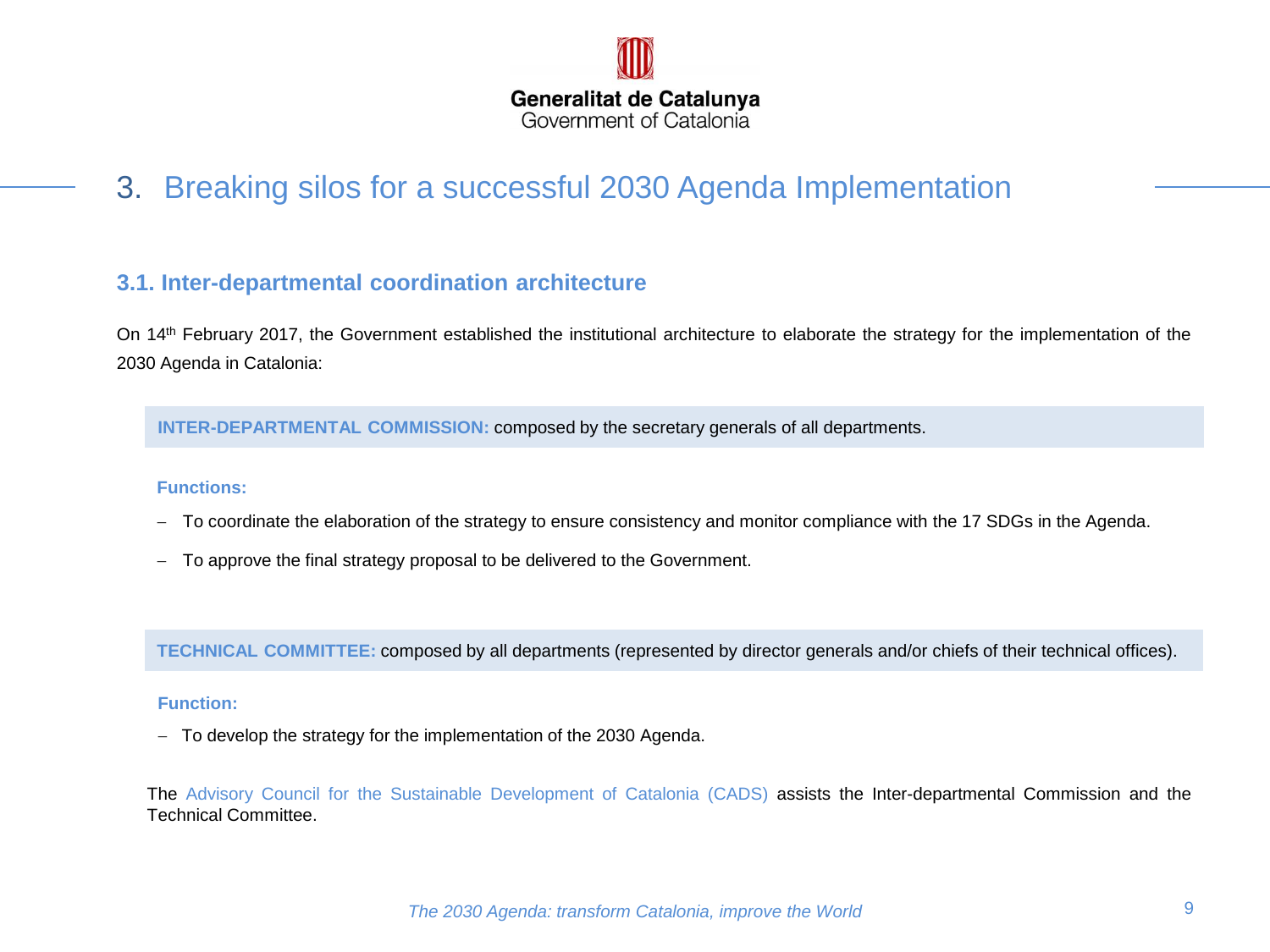

## 3. Breaking silos for a successful 2030 Agenda Implementation

#### **3.2. Working groups on SDGs**

The Technical Committee operates on the basis of 17 inter-departamental groups working on the 17 SDGs.

Every SDG working group is composed of technical representatives of the departments with competences related to the specific SDG. It is coordinated by the department which holds the most of the competences.

This methodology has contributed to promote synergic work, boosting holistic visions and positive working dynamics that show a quick cultural change in public administration.

It also contributes to the assumption of shared responsibilities on sustainable developments goals and actions, raising awareness of those departments traditionally not involved in sustainability.

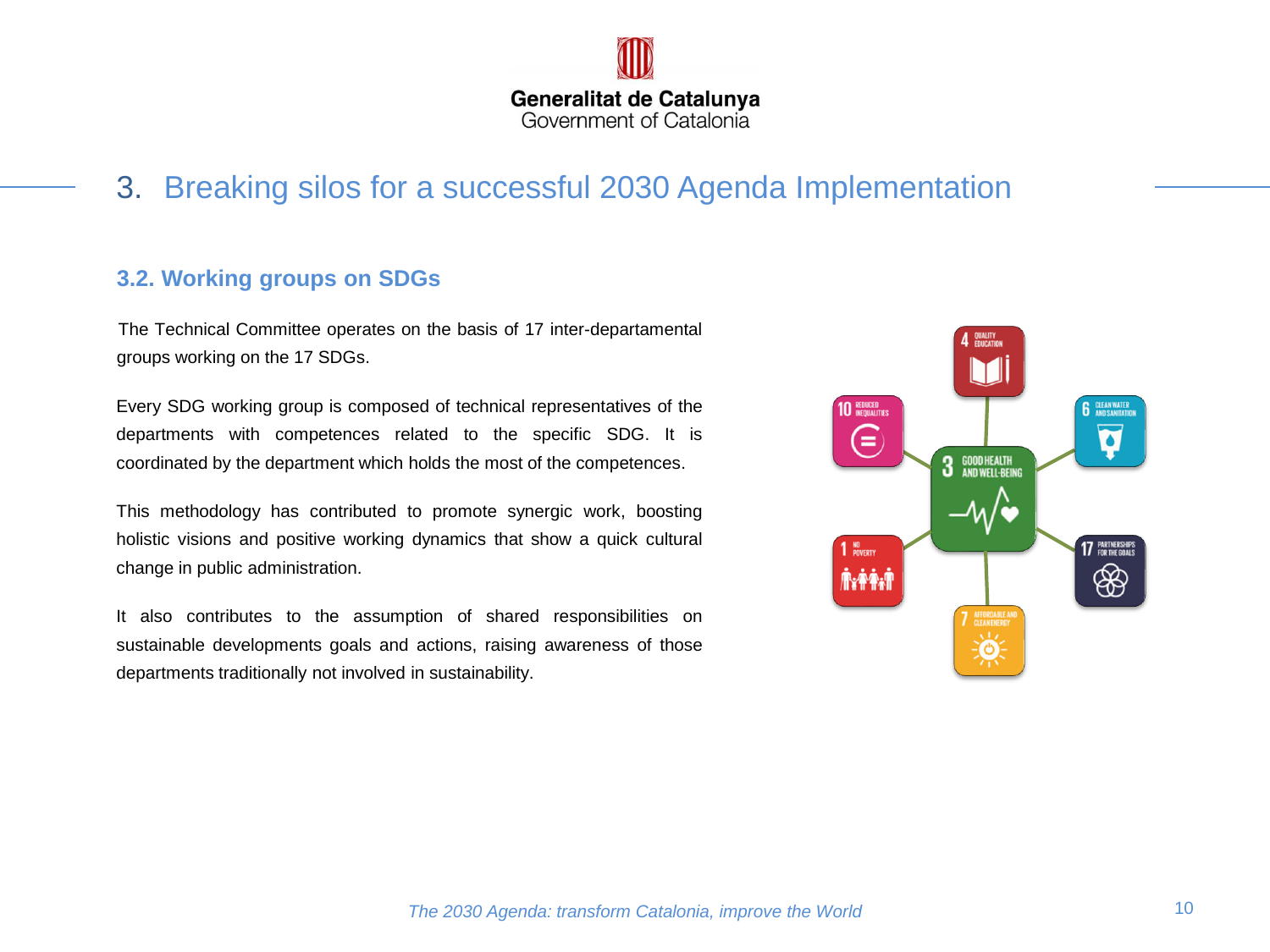

3. Breaking silos for a successful 2030 Agenda Implementation

### **3.3. SDGs coordinator departments**



Labour, Social Affairs and Families



Agriculture, Livestock, Fisheries and Food



Health



Education



Presidency



Territory and **Sustainability** 



Business and Knowledge



**9 INDUSTRY, INNOVATION** 

R

Vice-presidency and of the Economy and Finance

Business and Knowledge



11 SUSTAINABLE CITI

Vice-presidency and of the Economy and Finance

Territory and **Sustainability** 



Territory and **Sustainability** 



Territory and **Sustainability** 



Agriculture, Livestock, Fisheries and Food



Territory and **Sustainability** 



**Justice** 



Transparency and Foreign and Institutional Relations and Affairs

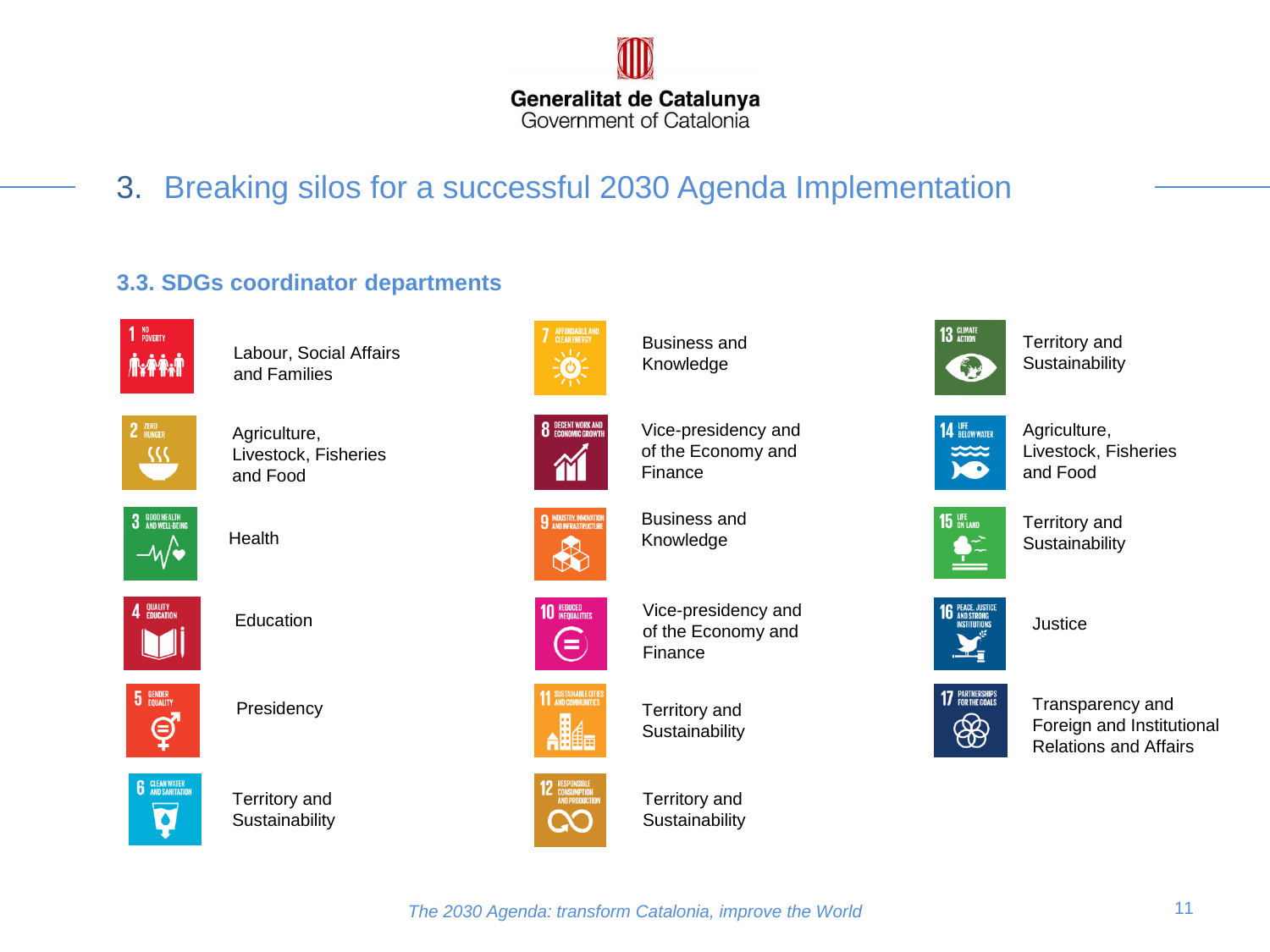

4. The dissemination of the 2030 Agenda in Catalonia

## **The High Level Political Forum on Sustainable Development (HLPF)**

The HLPF is the main United Nations platform on sustainable development and it has a central role in the follow-up and review of the 2030 Agenda for Sustainable Development the Sustainable Development Goals (SDGs) at the global level.

From May to June 2017 the Catalan Government organized **6 seminars** focused on the SDGs to be analysed at the 2017 HLPF.



The seminars were opened by ministers and high-level government representatives. All included keynotes speeches by recognized experts and roundtables with stakeholders.

Videos, summaries and presentations of each seminar are available at [cads.gencat.cat](http://cads.gencat.cat/ca/inici/index.html)